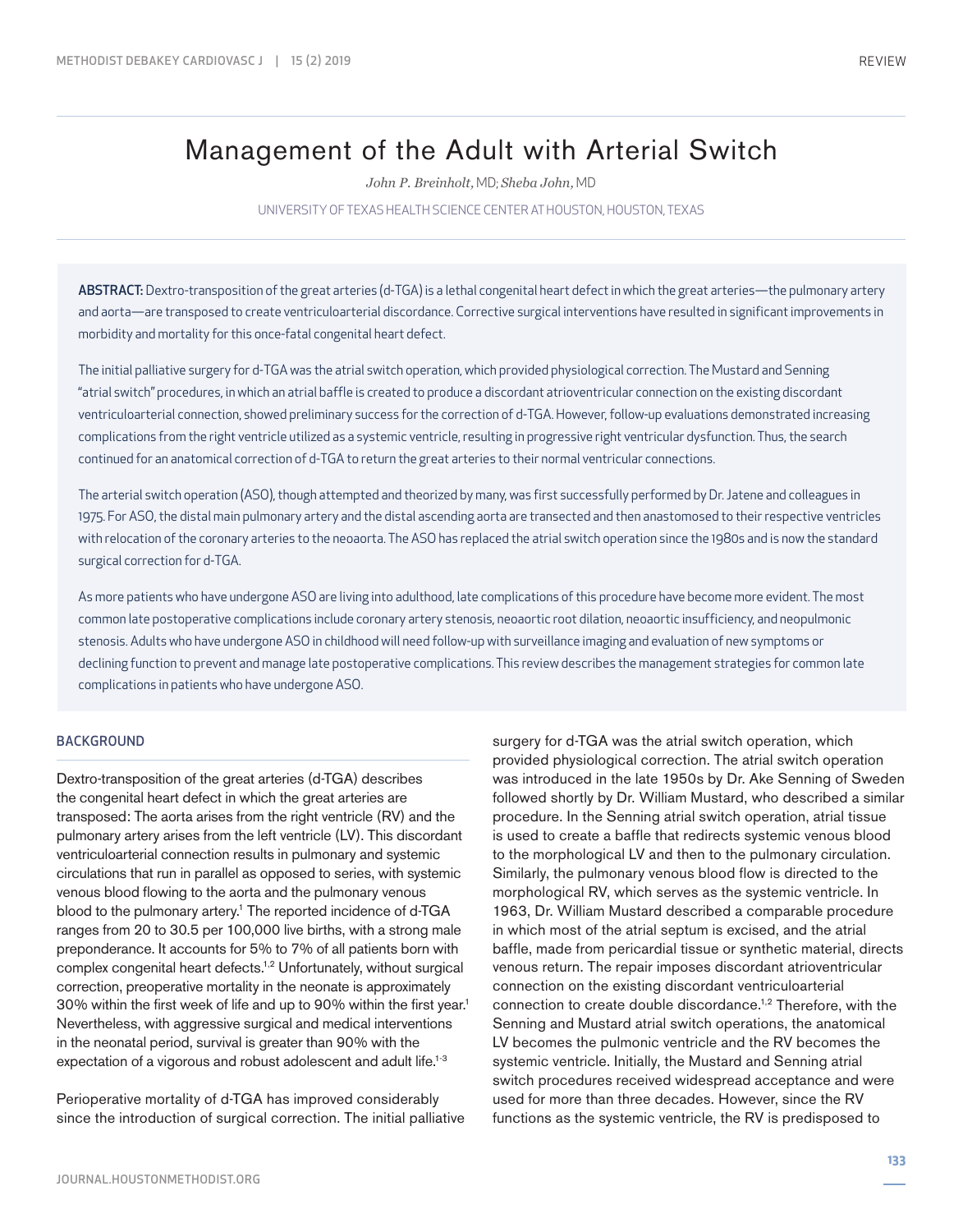dysfunction and ultimate failure. Mid- and late-term follow-up evaluations demonstrated progressive late RV dysfunction and severe tricuspid valve regurgitation as the major complications of this procedure. Other complications include dysrhythmia, baffle obstruction, pulmonary hypertension, and even sudden death.4,5 The high incidence of late-term complications of this procedure fueled the continued search for anatomical correction of d-TGA to return the great arteries to their normal ventricular connections. Since the mid-1950s, several attempts for anatomical correction of d-TGA were made; still, it was not clinically achieved until 1975, when Dr. Adib Dominos Jatene and colleagues first successfully performed the arterial switch operation (ASO). Mortality for the ASO remained high for several years following its introduction. However, as refinements in surgical technique, perioperative medical management, coronary translocation and the LeCompte maneuver improved in the 1980s, survival also improved.<sup>3</sup> Ultimately, ASO replaced the atrial switch operation and has become the palliative procedure of choice for the correction of d-TGA, with excellent long-term survival. $1,2,4$ 

During ASO, the great arteries are transected and returned to their normal ventricular connections. The most common technique to accomplish this is the LeCompte maneuver, in which the distal main pulmonary artery with branch pulmonary arteries are brought forward and the distal aorta is moved posteriorly. The distal main pulmonary artery is anastomosed to the proximal aorta and thus the RV. The distal ascending aorta is anastomosed to the proximal main pulmonary artery and thus connected to the LV outflow tract. Additionally, the left and right coronary artery ostia are excised from the native aortic root with surrounding aortic walls, which serve as "buttons," and moved to the neoaortic root. $1,2,4$ 

Though the long-term results of this operation remain unknown, several case series have described excellent long-term survival, up to 30 years, after ASO.<sup>4,5</sup> Case series have also revealed late complications—including coronary artery stenosis, progressive neoaortic dilation, neoaortic insufficiency, neopulmonic insufficiency, supravalvar aortic stenosis, and RV outflow tract obstruction—that can contribute to morbidity, mortality, and need for reintervention in adulthood among those who have undergone ASO.<sup>5-7</sup> Adults who have undergone ASO need follow-up, surveillance, and management of the long-term postoperative complications associated with this procedure.

# CORONARY ARTERY OBSTRUCTION

Although ASO offers excellent long-term outcomes, coronary complications have been an important cause of both early and late mortality.<sup>6</sup> Jatene commented about the complexity of ASO by stating, "To divide, contrapose and re-anastomose the great arteries is not a surgical problem. The major technical difficulty [of ASO] has been the transfer of coronary arteries."4 The degree of difficulty associated with the transfer and reimplantation of the coronary arteries is variable and depends on the specific anatomy of the origins and the course of the coronary branches.<sup>8</sup> The anatomy of the coronary arteries in d-TGA may vary since coronary arteries may arise from varying locations on the aortic sinuses; this is taken into account in ASO with the reimplantation of the coronary buttons to the neoaorta.<sup>5,7,8</sup> The prevalence of coronary artery obstruction shortly after ASO is approximately 5% to 8%, and it is a leading cause of death in this patient population.5,8

Most often, coronary artery events arise in the first few years following intervention, but there is limited experience with adults into the third and fourth decade of life. A long-term study found that freedom from coronary events was 88.1  $\pm$  6.4% at 22 years.<sup>2</sup> One study classified late coronary complications as coronary occlusion, major stenosis (> 50% stenosis of the diameter), minor stenosis (< 50% stenosis of the diameter), and stretching of the coronary arteries causing diffuse narrowing of the coronary arteries.<sup>8</sup> Late coronary events may be attributed to intimal thickening and stretching as patients age. Furthermore, it has been theorized that twisting may occur at the coronary ostia, especially during periods of rapid development as the patient grows from childhood to adolescence into adulthood. Additionally, surgical coronary denervation may lead to the absence of pain perception. Therefore, the patient population that undergoes ASO can be asymptomatic and have coronary artery obstruction without typical signs of ischemic disease; ischemic disease may also be missed with routine cardiac ischemic evaluation.<sup>5,8</sup>

The 2018 American Heart Association (AHA)/American College of Cardiology (ACC) Guideline for the Management of Adults with Congenital Heart Disease recommends anatomic evaluation of coronary arteries with computed tomography, magnetic resonance angiography, or catheter angiography at least once in asymptomatic patients to evaluate the patency of the coronary arteries.<sup>7</sup> The AHA/ACC recommend further evaluation if symptoms of coronary ischemia are present.<sup>5</sup> In asymptomatic patients, the European Society of Cardiology (ESC) guidelines recommend a one-time evaluation of coronary vessel anatomy by cardiac catheterization and coronary angiography.9 In the presence of myocardial ischemia, stenting or surgery may be performed for coronary artery lesions. Coronary ostial stenosis late after arterial switch may be repaired by coronary button revision, osteoplasty, interposition grafts, or coronary artery bypass surgery. It is imperative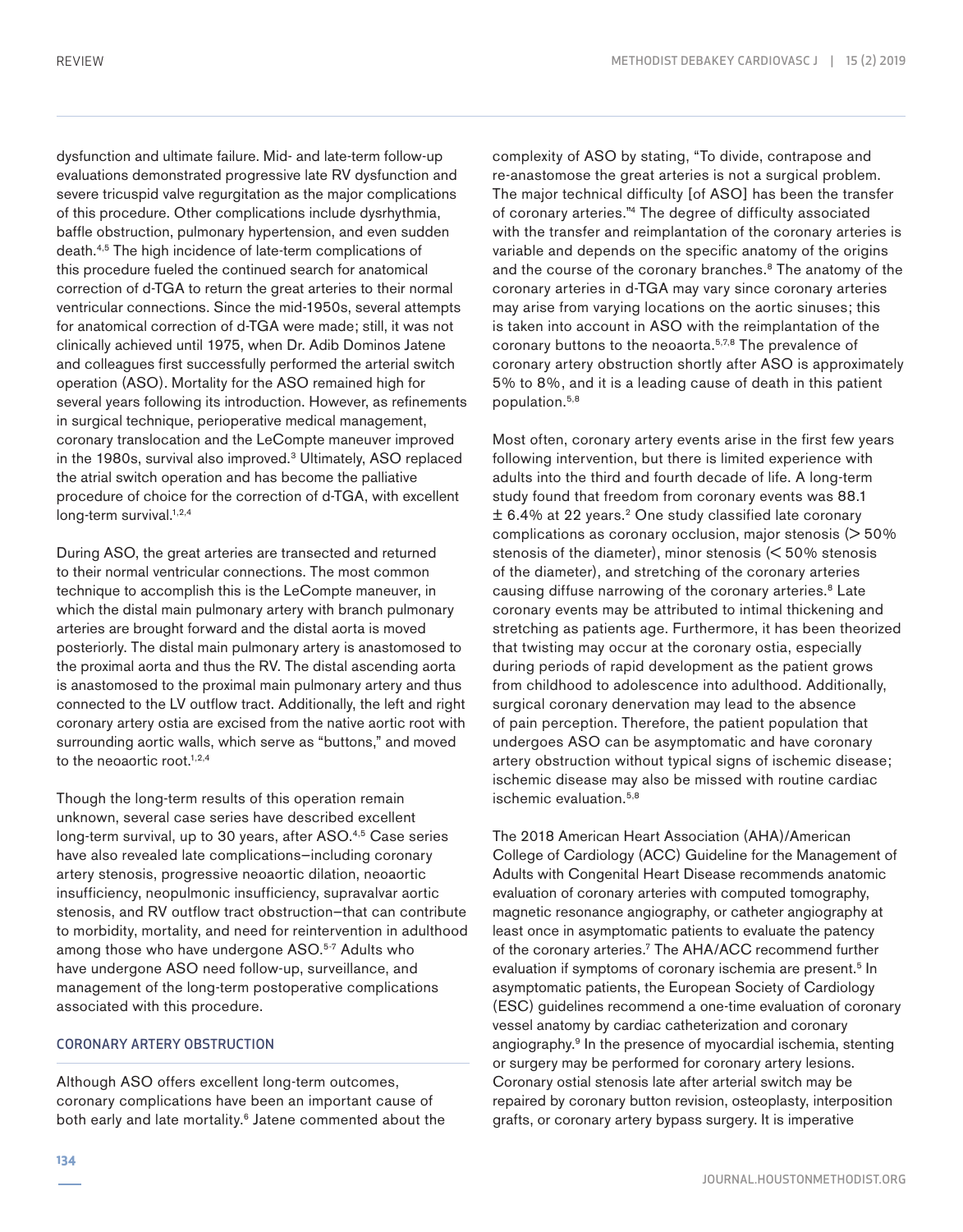that coronary vascularization in adults who have undergone arterial switch be performed in close collaboration with surgeons or interventional cardiologists who are experienced in revascularization for adult congenital heart disease to ensure that the anatomy of coronary and great arteries is well understood.7

The impact of surgical manipulation of coronary buttons on the development of coronary artery atherosclerosis is largely unknown.8 Acquired heart disease is a risk for all patients who have undergone ASO, and all patients should have a routine cardiovascular risk assessment based on family history for premature coronary artery disease.<sup>5,7</sup>

## NEOAORTIC DILATION AND INSUFFICIENCY

The most frequent long-term complication of ASO involves the neoaorta. In ASO, the native pulmonary root and valve functions as the neoaortic root and valve; it is theorized that the excessive pressure on the pulmonic valve in the systemic position can lead to neoaortic dysfunction, including neoaortic root dilation and neoaortic insufficiency.<sup>6</sup> Several studies have reported increased frequency of progressive neoaortic dilation in patients who did not have complete palliation as neonates, presence of a ventricular septal defect, or a double outlet RV. The presence of a subpulmonary ventricular septal defect may result in a relatively dilated native pulmonary annulus and root before surgical repair due to increased pulmonary blood flow.10

Studies have shown approximately two-thirds of patients after ASO have neoaortic root dilation. McMahon and colleagues demonstrated significant increase in size of the neoaortic root as a long-term complication among patients who underwent ASO. Fifty percent of patients in their study had moderate-tosevere neoaortic enlargement, with  $Z$  scores  $> 3<sup>11</sup>$  Another study by Co-Vu and colleagues showed progressive dilation of the neoaortic root disproportionate to somatic growth; neoaortic root Z scores increased at a mean rate of 0.08 per year and may continue to increase at least 15 years after ASO without evidence of stabilization of root dimensions postoperatively.10

Furthermore, the presence of neoaortic dilation may have longterm implications for valve function. Progressive neoaortic root dilation may result in stress and strain on the neoaortic valve leaflets and reduced leaflet coaptation. Co-Vu and colleagues suggested an association between neoaortic root dilation and valvar dysfunction because the presence of neoaortic dilation was an important predictor for ≥ moderate neoaortic valve regurgitation. Also, the risk for neoaortic valve regurgitation appeared to increase with length of time after the operation.<sup>10,11</sup> The baseline degree of neoaortic insufficiency or supravalvar aortic stenosis should guide active surveillance intervals. Although some degree of neoaortic valve insufficiency is a common late complication of an ASO, intervention is rarely required.7,9,10 Nonetheless, though the incidence is fairly low, neoaortic valve repair accounts for a large percent of all interventions in patients after ASO. Therefore, baseline and serial imaging with echocardiography or cardiovascular magnetic resonance should be performed every 1 to 2 years for patients with underlying valvular dysfunction.<sup>7,9,10</sup>

Based on the 2014 AHA/ACC Guideline for Management of Valvular Heart Disease, LV dilation and symptomology should guide neoaortic valve repair and replacement.12 The rate of intervention on the neoaortic valve beyond 40 years of age is yet to be determined.

Although patients who have undergone ASO frequently have an increased incidence of neoaortic dilation, it is unlikely for it to progress to neoaortic root dissection.5,10 The incidence of aortic dissection is similar to other conotruncal abnormalities. Dilation of the aortic root at dimensions < 5.5 cm is not associated with dissection and therefore is not an indication for reoperation at smaller dimensions.<sup>10</sup> Nevertheless, patients will need continued surveillance. For patients who have baseline neoaortic dilation, the 2018 ACC/AHA guideline recommends baseline and serial imaging with echocardiography or cardiovascular magnetic resonance.7 Neoaortic root surgery should be considered when the neoaortic root is  $> 55$  mm in an average adult.<sup>7</sup> Neoaortic root and valve dilation may modify both exercise prescription and the degree of assistance during pregnancy.

### RIGHT VENTRICULAR OUTFLOW TRACT OBSTRUCTION

Late complications of obstruction at various sites through the RV outflow tract (RVOT) are the most frequent reason for reoperation and reintervention with ASO.5,7,13 Late pulmonary stenosis occurs in 5% to 15% of patients who have undergone ASO and may occur at any level of the pulmonary tree, including at the pulmonary valve, main pulmonary artery, and branch pulmonary arteries.<sup>1,5</sup> RVOT obstruction occurs in sufficient severity to require reintervention in up to 10% of cases.13

The ASO procedure with the LeCompte maneuver orients the pulmonary artery branching just anterior to the ascending aorta and drapes the branches of the pulmonary artery around the often dilated aorta, which can lead to main and branch pulmonary artery compression, stretching, and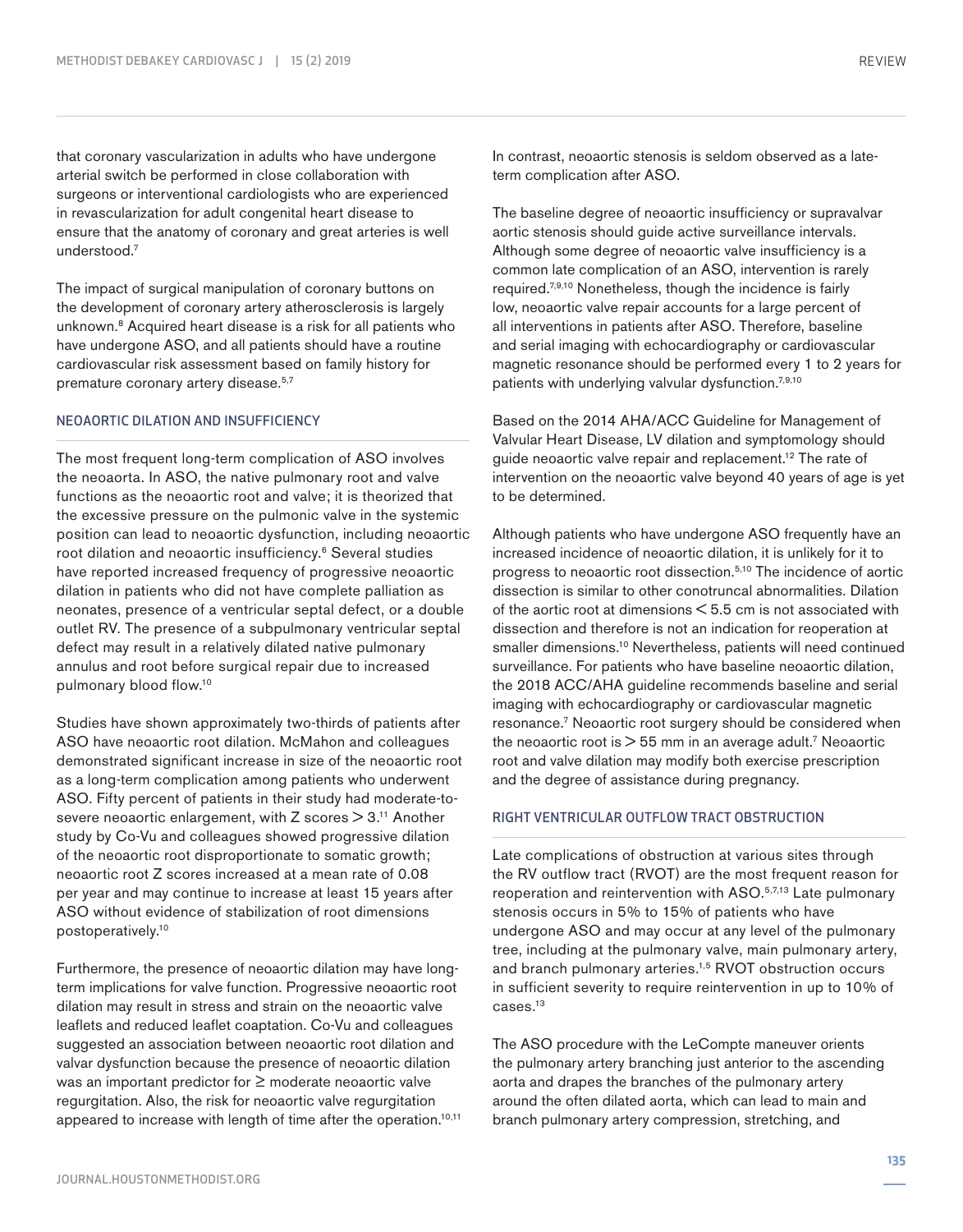stenosis. Suprapulmonic stenosis secondary to stenosis at the anastomotic site can also occur as a late complication.<sup>5</sup> Neopulmonic insufficiency is infrequently observed, which may be due to lower stress in the pulmonary circulatory system.

Per the ACC/AHA and ESC guidelines, baseline and serial imaging with echocardiography or cardiovascular magnetic resonance should be performed to evaluate for the presence and severity of main pulmonary artery or branch pulmonary artery stenosis.7 Right ventricular function should also be evaluated.<sup>7,9</sup> In the setting of inconclusive noninvasive assessment, cardiac catheterization can be used for further assessment of RVOT obstruction.7,9,13 Symptomology and severity of stenosis should guide interventional modalities, which include balloon angioplasty, stenting, or surgery. According to the literature, the frequency of these interventions required after undergoing an ASO with the LeCompte maneuver is center specific and varies from 3% to 28%.5 Severe RVOT obstruction not amenable to percutaneous treatment is an indication for reoperation. Pulmonary valve repair or replacement is considered when severe pulmonary valve stenosis is present and there is significant RV dilation or dysfunction.<sup>7,9,10</sup> Based on the AHA/ACC guideline, surgical repair of RVOT obstruction should be considered in symptomatic patients with RV systolic pressure (RVSP) > 60 mm Hg or asymptomatic patients with RVSP > 80 mm Hg.<sup>7</sup> Similarly, ESC guidelines support surgical repair in symptomatic patients with RVOT obstruction and RVSP > 60 mm Hg or asymptomatic patients with RV dysfunction.<sup>9</sup>

#### **CONCLUSION**

Excellent long-term outcomes with survival to 30-plus years after an ASO have been reported. However, with improved survival, late postoperative complications have become more apparent. The most common late complications include RVOT obstruction, neoaortic dilation, neoaortic insufficiency, and coronary artery stenosis. Other less-frequent complications that were not discussed in this review include arrhythmias and LV dysfunction. Adults who have undergone an ASO will need close follow-up surveillance and evaluation of new symptoms or declining function to adequately manage late postoperative complications.

#### *Conflict of Interest Disclosure:*

The authors have completed and submitted the *Methodist DeBakey Cardiovascular Journal* Conflict of Interest Statement and none were reported.

#### *Keywords:*

arterial switch, congenital heart disease, dextro-transposition of the great arteries, d-TGA

### KEY POINTS

- Survival for dextro-transposition of the great arteries is greater than 90% with aggressive surgical and medical interventions in the neonatal period, with excellent longterm outcomes.
- Common late complications of an arterial switch operation (ASO) include right ventricular outflow tract obstruction, neoaortic dilation, neoaortic insufficiency, and coronary artery stenosis.
- Baseline and serial imaging with echocardiography or cardiovascular magnetic resonance will be needed to evaluate for postoperative late complications. Cardiac catheterization, especially coronary vascularization, in adults who have undergone arterial switch should be performed in close collaboration with surgeons or interventional cardiologists who are experienced in revascularization for adult congenital heart disease to ensure that the anatomy of coronary and great arteries is well understood.
- Patients who have undergone ASO will need continued surveillance to adequately manage late postoperative complications.

# **REFERENCES**

- 1. Allen HD, Driscoll DJ, Shaddy RE, Feltes TF. Moss & Adams' Heart Disease in Infants, Children, and Adolescents: Including the Fetus and Young Adult. 7th ed. Philadelphia, PA: Lippincott Williams & Wilkins; 2008. p. 1039-84.
- 2. Villafañe J, Lantin-Hermoso MR, Bhatt AB, et al.; American College of Cardiology's Adult Congenital and Pediatric Cardiology Council. D-transposition of the great arteries: the current era of the arterial switch operation. J Am Coll Cardiol. 2014 Aug 5;64(5):498-511.
- 3. Files MD, Arya B. Preoperative Physiology, Imaging, and Management of Transposition of the Great Arteries. Semin Cardiothorac Vasc Anesth. 2015 Sep;19(3):210-22.
- 4. Marathe SP, Talwar S. Surgery for transposition of great arteries: A historical perspective. Ann Pediatr Cardiol. 2015 May-Aug;8(2):122-8.
- 5. Moe TG, Bardo DME. Long-term Outcomes of the Arterial Switch Operation for d-Transposition of the Great Arteries. Prog Cardiovasc Dis. 2018 Sep - Oct;61(3-4):360-4.
- 6. Choi BS, Kwon BS, Kim GB, et al. Long-term outcomes after an arterial switch operation for simple complete transposition of the great arteries. Korean Circ J. 2010 Jan;40(1):23-30.
- 7. Stout KK, Daniels CJ, Aboulhosn JA, et al. 2018 AHA/ACC Guideline for the Management of Adults With Congenital Heart Disease: A Report of the